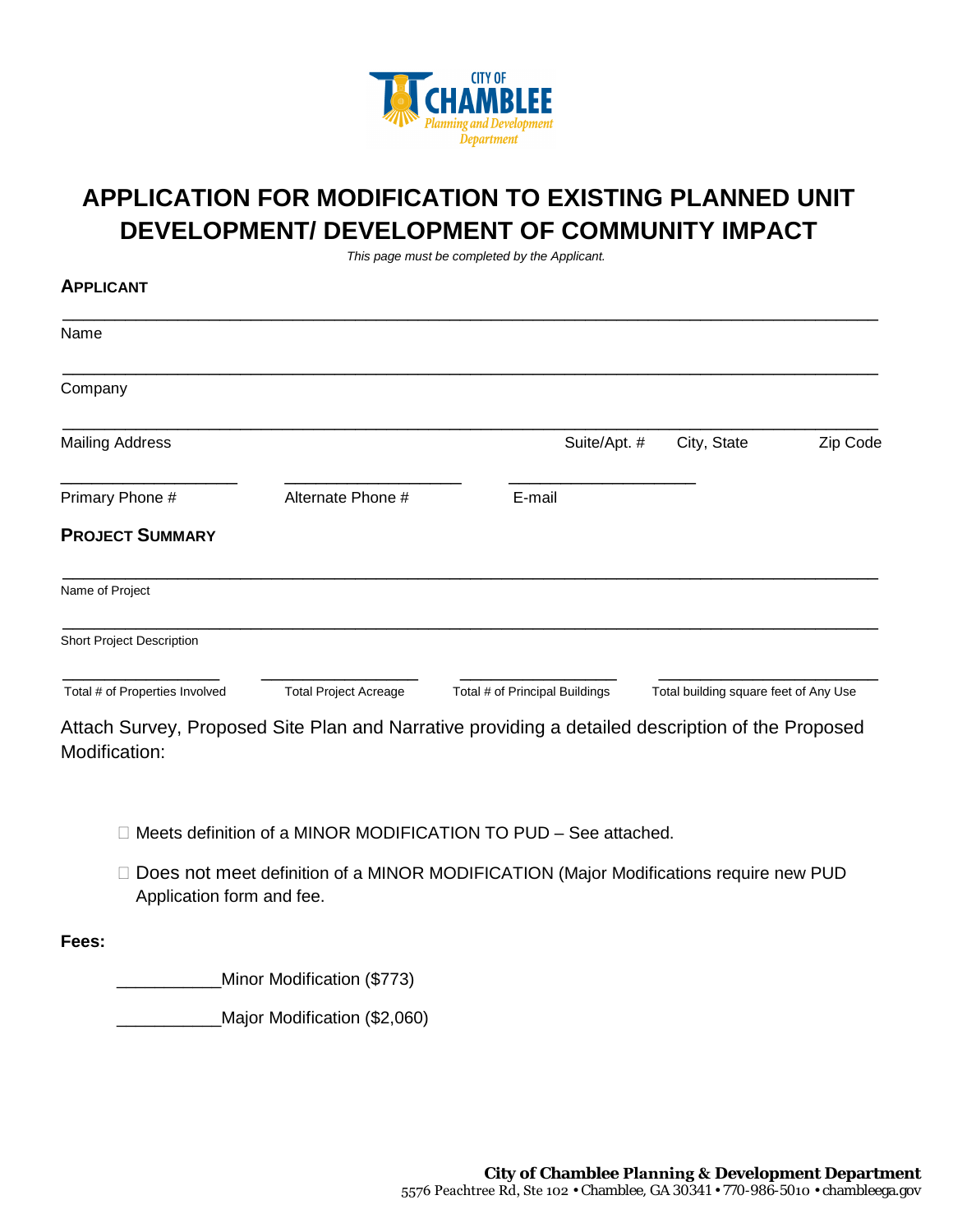## **Determination of a Modification of Planned Unit Development is Major or Minor**

According to the Unified Development Ordinance, Section 280- 6(c)(7):

"Modification of Planned Unit Developments and minor modification of Developments of Community Impact.

a. The City Manager shall have sole authority to approve minor changes to approved planned unit developments or developments of community impact. For the purposes of this section, a minor modification in the approved planned unit development means a slight alteration to a planned unit development or change in layout, such as, but not limited to small shifts in the location of buildings, streets, driveways, sidewalks, trails, utilities, easements or other similar features that do not negatively impact adjacent property, the public health and safety, the quality of materials, the appearance of the project, or the health and quality of the natural environment.

- b. No minor modification may be approved by the City Manager that would result in any of the following:
- 1. Increase in the land area included in a planned unit development;
- 2. Increase the density or floor area ratio of the development as a whole;
- 3. Change the mix of uses of a mixed-use development by more than five percent of the entire approved floor area of the development;
- 4. Authorize a reduction in approved sidewalks, bike facilities, trails, street rights-of-way, open space, buffers, parking, or setbacks adjacent to external property lines;
- 5. Authorize increased height for buildings adjacent to external property lines;
- 6. Authorize a change that would increase traffic, noise or light affecting adjacent properties;
- 7. Reduce traffic safety;
- 8. Result in a change in a condition of approval imposed by the mayor and City Council; and
- 9. Result in the need for a variance or waiver of City ordinances.
- c. Any modification to a PUD that is not a minor modification requires a new PUD application to be processed as provided in Section 280-6(b) and Section 280-6(c)."